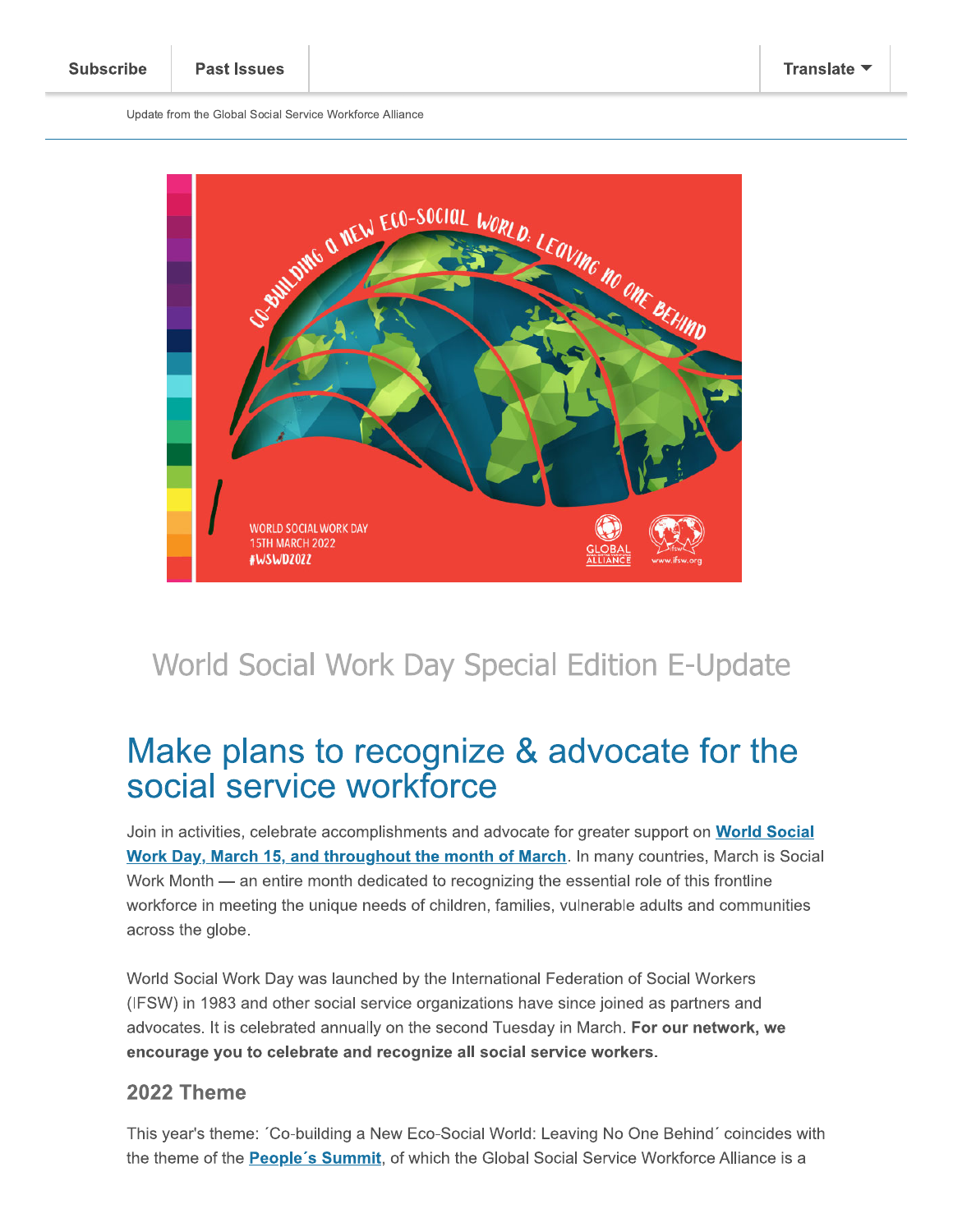confidence for all people and the sustainability of the planet.

In the build-up to this summit, this year's World Social Work Day 2022 will be a key opportunity to bring together all social work networks and the communities they work with to start to give voice to the values and principles which will enable all people to have their dignity respected as part of this vision of a new eco-social world.

**Learn more about the People's Summit and how to submit your contribution to the** discussion.

# **World Social Work Day/Month Events**

The Alliance has curated a list of events happening across the globe in celebration of World Social Work Day/Month. Continue to check the **World Social Work Day page of our** website for new listings. Have an event that is not listed? Please contact our **Communication** and Advocacy Manager.

#### **[WEBINAR] Effective Deployment of Social Service Workers in** Schools and Health Care Facilities | 15 March, 8-9:30am (EDT)

The Global Social Service Workforce Alliance will be co-hosting a webinar with USAID on World Social Work Day titled: **Effective Deployment of Social Service Workers in Schools and Health Care** 

**Facilities.** Through a panel of global and country-level speakers, we will 1) examine the diverse roles of social service workers located in schools and health care facilities; 2) exchange learning on how the social service workforce can work most effectively when located in such community settings; and 3) provide





**USAID** Partnerships **PLUS COBAL** 

recommended strategies and interventions for strengthening the social service workforce within such settings.

During the webinar, the Alliance will also be releasing our latest technical note, developed in collaboration with UNICEF, on the essential role and function of social service workers in schools.

#### **Learn more and register.**

#### **British Association of Social Work: World Social Work Month**

BASW national teams will each be leading a week of events and activities throughout the month of March. Continue checking their event listing for



**JSI**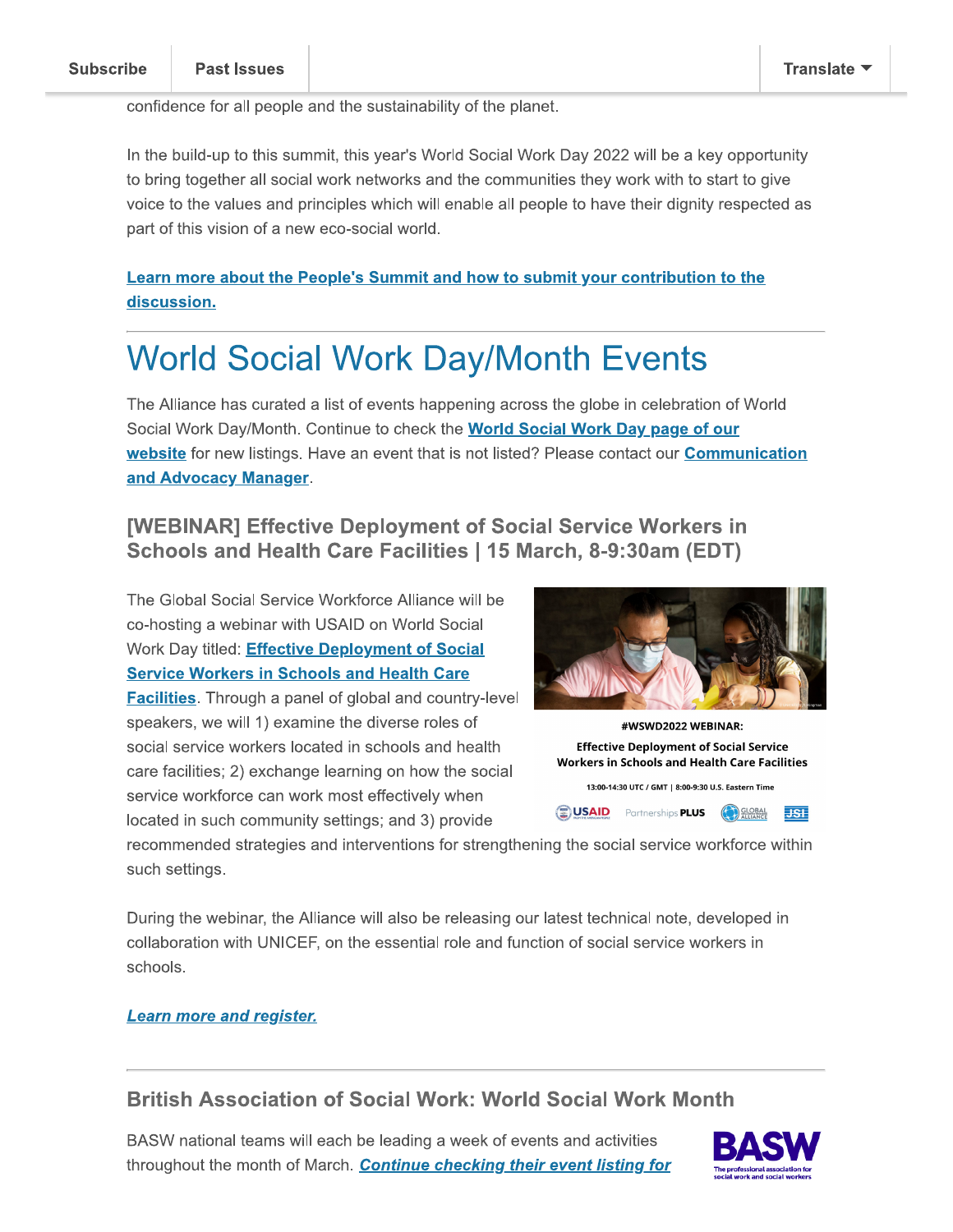#### **Social Work England: Social Work Week 2022**

Social Work England will be featuring an exclusive mix of renowned speakers, panel discussions and workshops from 14 to 18 March. Learn more.

#### No-one Left Behind: Climate Change and Social Work | 10 March 2022, 12:00-1:30pm (UTC)

The British Association of Social Work will host this session to look at the impact of climate change for social work at a local and international level. **Learn more and register.** 

### Social Work Day at the UN: Moving Toward Food Security for All: The Role of Social Work | 15 March 2022, 12-2pm (EDT)

This Zoom event is hosted by Fordham University Graduate School of Social Service, Rutgers University School of Social Work and Monmouth University School of Social Work. Learn more and register.

### World Social Work Day: An International Commemoration | 15 March 2022, 9:30am-12pm (GMT)

This joint webinar is hosted by the following partners: International Association of the Schools of Social Work (IASSW), The University of Edinburgh (Scotland), Rajagiri College of Social Sciences (Kerala, India), University of Johannesburg (South Africa), Makarere University (Uganda), and the Association of the Schools of Social Work in Africa (ASSWA). Learn more and register.

## **Exploring the Intersection Between the SDGs, Social Work and the** New Eco-social World | 15 March 2022, 8-9pm (AEDT)

This online event, hosted by the Australian Association of Social Workers, will **AASW** feature a 60-minute panel that will explore social work practice in the emerging consciousness of sustainability, ecoism and people. It features distinguished panelists from the International Federation of Social Workers. Learn more and register.

# **IPAN World Social Work day: Transforming Today for a Better** Tomorrow | 15 March, 1-2:30 (EDT)

In this webinar, hosted by the International Parent Advocacy Network, speakers from Canada,







Social Work TO ∩

England

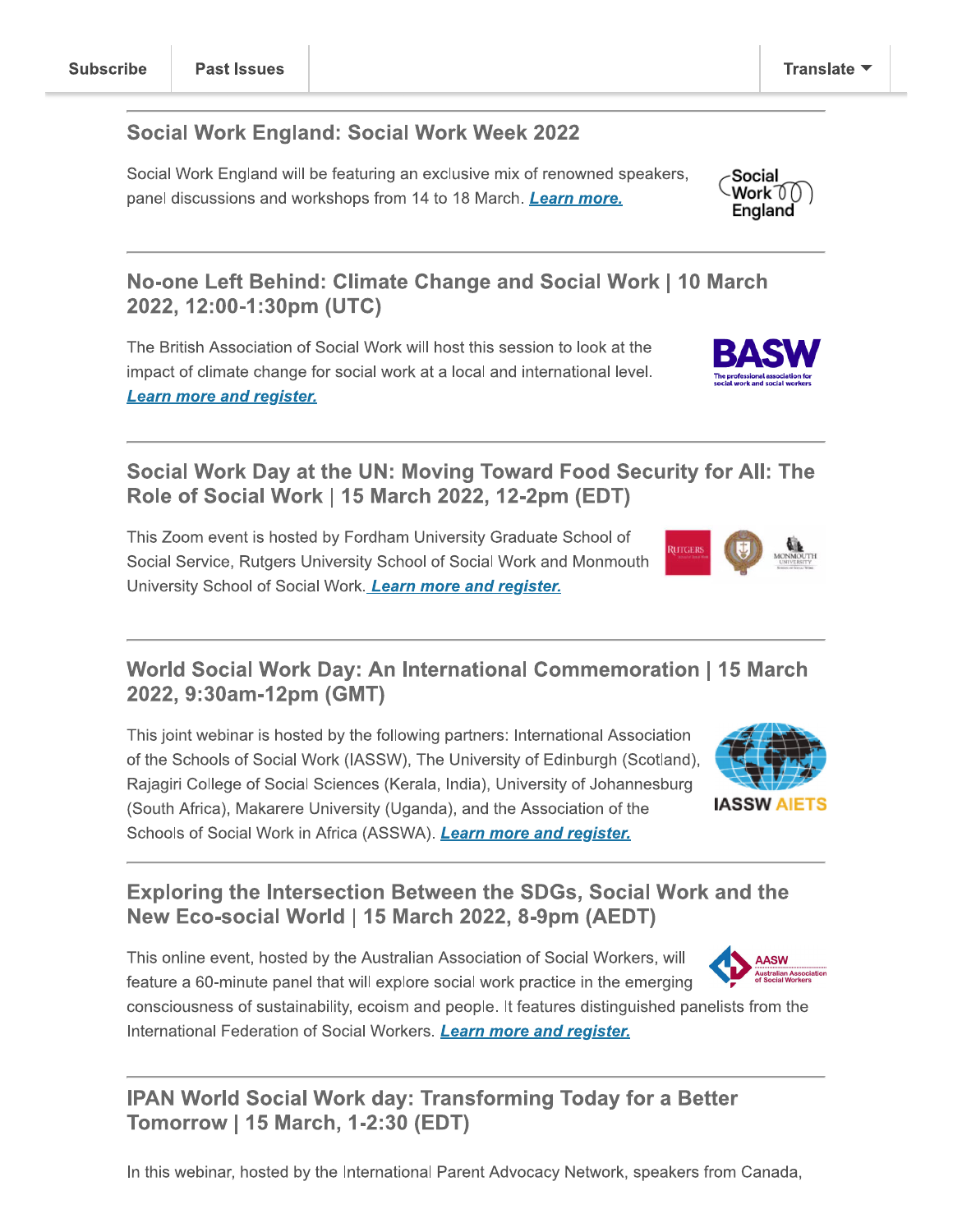to its original values: social justice, empowerment and hope. Learn more and <u>register.</u>

#### Social Work and the Family: Co-Building a new Eco-social World | 15 March, 2-5pm (MYT)

The Malaysian Association of Social Workers will hold a forum to bring together professionals to discuss challenges and gaps and propose solutions to ensure the family remains the eco-system to ensure total well-being of the family. Learn more and register.

#### International Conference on Social Work & Sciences - Towards One Health & Sustainable Development 2022 | 13th, 15th and 20th March 2022

Sri Holistic Health Foundation India (SHHFI) will host the 'International Conference on Social Work & Sciences - Towards One Health & Sustainable Development 2022' as part of Social Work Month, Social Work Week & Social Work Day. Learn more and register.

### **East Africa Social Work Regional Resource Center Online Celebration** | 15 March 2022, 11:30am-1:30pm (CAT)

The East Africa Social Work Regional Resource Center will be holding an online celebration via Zoom. They are also looking

for submissions in 50 words or fewer on the theme: 'What does an Eco-Social World: Leaving No One Behind mean to you?' that will be published on their website and social media. Learn more.

### **Positioning Social Work in an Eco-Social World: Building New** Partnerships and Alliances | 16 March 2022, 11am-4pm (GMT)

By focusing on partnerships and alliances, the 2022 celebration of World Social Work Day at the United Nations in Geneva will contribute to the conversation on the values and proposals of

different groups and communities for building a new eco-social world. At the heart of the discussion will be the transformative potential of social work in striving towards a new eco-social world that is inclusive of all people. The event is open to international civil servants, social workers, students and interested individuals. Participation is free of charge. Learn more and

**Sri Holistic** Health.

Foundation India

**LRESOURCE** 





**NVIII.** EAST AFRICA SOCIAL WORK

**CENTER**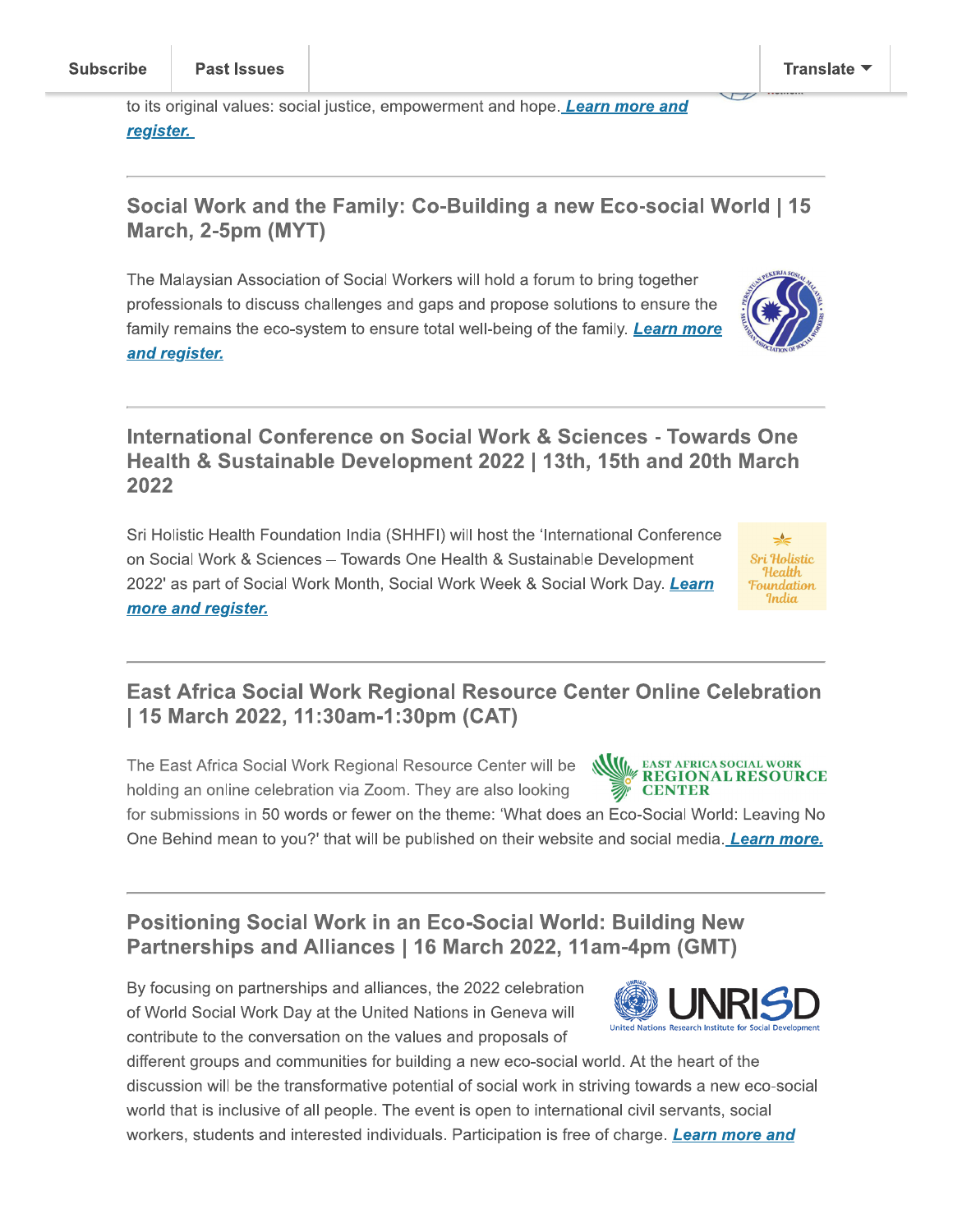# **Advocacy Materials**

Be sure to advocate for greater support of and funding for the social service workforce on World Social Work Day as well as in the months and years to come. The Alliance has numerous tools and resource to assist in all of your advocacy efforts. The following advocacy materials, specific to World Social Work Day/Month, are also available.

#### **IFSW Poster**

The global poster from IFSW with this year's theme is available in 55+ languages. All are welcome to co-brand the poster by adding their logo alongside the IFSW logo. Access the poster.

#### **National Association of Social Workers Toolkit**

The National Association of Social Workers in the United States has developed a toolkit of materials for Social Work Month, including social media posts, proclamations for sign on, a sample press release and a sample letter to the editor. Use the items in the toolkit to celebrate and advocate for all social service workers.



If your association or organization is developing materials, please contact our **Communication** and Advocacy Manager.

# Other ways to get involved

#### **Donate to the Alliance**

With your support, the Global Social Service Workforce Alliance can continue to bring attention to and build support for the social service workforce and provide the knowledge, evidence and tools necessary for a well-supported workforce. Donate today!

#### **Follow Us**

Throughout March we will be sharing event updates, advocacy messages and other material on our website and on Facebook, Linkedln and Twitter. Follow and use these hashtags to join in the conversation: #WSWD2022, #NewEcoSocialWorld and #leavesnoonebehind.

#### **Share Content**

Are you planning an event or developing promotional materials? Let us know so we can share widely with this network. We are also anxious to receive updates following events to share messages, photos and outcomes. Highlights from prior years can be viewed on our website.

#### **Encourage colleagues to become Alliance members**

**Increasing and diversifying our membership allows us to continue to build a movement to** strengthen and advocate for the social service workforce.